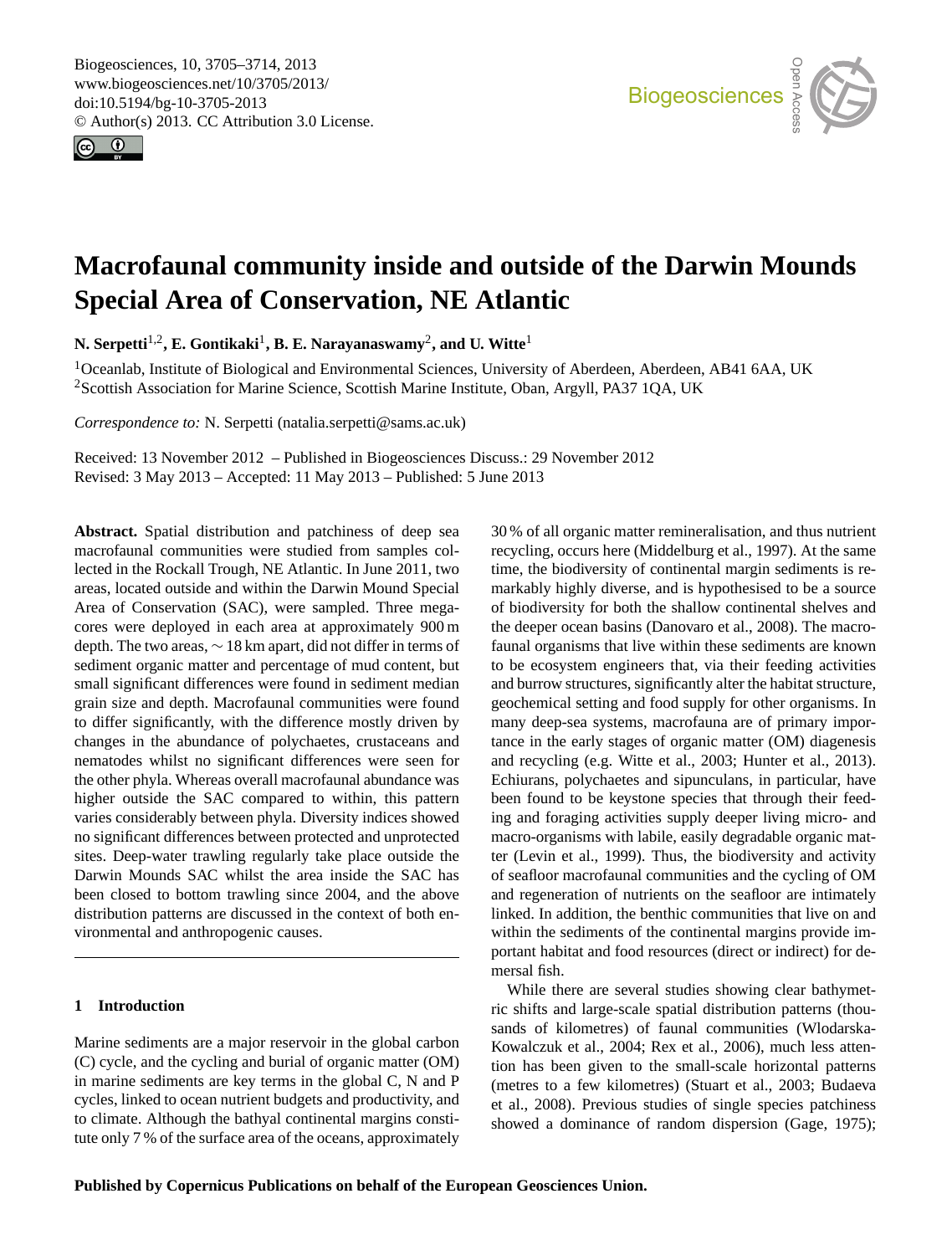small-scale horizontal patterns tend to be more uniform than at a larger scale. However heavily disturbed shallow water sediments can show high macrofaunal community heterogeneity (Kendall and Widdicombe, 1999).

Diversity patterns at different spatial scales can be affected by various factors (Whittaker, 1960). Climate processes, phylogenetic relationships and historical events tend to have a greater impact at larger spatial scales, whilst at small scales, competition, predation and dispersal capability could play an important role in determining horizontal patterns. Sediment organic matter content, grain size distribution and depth often represent the main factors that can determine macrofaunal community shifts in structure and abundance among sites between these two spatial scale extremes (Ellingsen, 2002). Natural and artificial disturbances can also determine smallscale community changes by increasing habitat complexity and heterogeneity (Balata et al., 2007; Levin et al., 2010).

Continental margin habitats are being increasingly altered by human activities, and the consequences of anthropogenic impacts on benthic biodiversity and ecosystem functioning in the deep sea are almost completely unknown (Levin and Dayton, 2009; Levin et al., 2010). Trawling disturbs benthic communities both physically and biologically, causing the resuspension and subsequent relocation via lateral transport of surficial sediments (Martin et al., 2008; Puig et al., 2012) and eliminating the most vulnerable organisms (Clark and Rowden, 2009). Several studies suggest that chronically disturbed communities are dominated by opportunistic species (de Juan et al., 2007), which may remove important food sources for commercially important fish, reduce biodiversity (Kaiser and Spencer, 1996; Duineveld et al., 2007; Clark and Rowden, 2009; de Juan et al., 2011) and have strong implications for biogeochemical processes such as nutrient regeneration (Puig et al., 2012). However, there have been relatively few studies investigating the impact and effects of trawling in the deep sea (Clark and Rowden, 2009), and there are even fewer studies which assess the macrofaunal community (Duineveld et al., 2007), or recovery times of benthic infaunal communities after intensive trawling.

Marine protected areas and special areas of conservation are generally created to protect specific targets, e.g. fish stocks, coral species, and peculiar geomorphological structures such as seamounts and hydrothermal vents. Although there is an expectation that regulating human activities in these areas will protect faunal biodiversity and abundance, we are far from understanding the efficiency of these closures, particularly on an ecosystem level.

The Darwin Mounds are situated in the north-east section of the Rockall Trough, ∼ 180 km to the north-west of Scotland, and were first discovered in 1998 (Bett, 2001). The mounds are found at a depth range of 900–1060 m (Masson et al., 2003), cover an area of about  $1500 \text{ km}^2$  and each mound is approximately 5 m high and 100 m in diameter (Bett, 2001). The Darwin Mounds are thought to be quite unique as they have "tail-like" formations associated with each mound. The sandy substrate of the mounds has been colonised by corals, including high numbers of *Lophelia pertusa* and *Madrepora oculata* (Gubbay et al., 2002). The mounds are also colonised by a diverse group of suspension feeders as well as infauna; some of the more unusual fauna include the large fragile xenophyophore *Syringammina fragilissima* (Masson et al., 2003; Van Gaever et al., 2004). Increasing evidence of destruction from bottom trawling and concerns regarding the damage from potential hydrocarbon exploration (Wheeler et al., 2005) eventually led to the Darwin Mounds being designated by the European Council in 2004 as the first offshore SAC in the United Kingdom. A total area of  $1300 \mathrm{km}^2$  is now permanently closed to bottom trawling (European Council, 2004) but not yet to pelagic trawling.

Here, we investigate small-scale spatial patterns of the sediment macrofauna in two areas inside and outside the Darwin Mounds SAC in an attempt to evaluate potential differences in community structure and their potential drivers.

# **2 Material and methods**

# **2.1 Study site and sample collection**

Sediment samples were collected using the NOC megacorer (i.d. of cores: 10 cm) from two areas, inside and outside the Darwin Mounds SAC, during the RRS *James Cook* cruise 060 in May–June 2011. To ensure comparability, the stations sampled inside the SAC were outwith of the mounds themselves, and associated coral colonies as those outside the SAC. The stations outside the SAC were situated to the southeast of the Darwin Mounds. The distance between the two areas was ∼ 18 km, and the maximum distance between replicates for both inside and outside SAC stations ranged from 0.7–1.3 km. In total, 48 megacorer barrels were taken at six stations at a depth of ∼ 800 m (Table 1, Fig. 1). All cores were characterised by a top layer of up to 10 cm of sandy mud overlying glacial mud (as seen by Masson et al., 2003). The cores were sliced into 0–5 cm and 5–10 cm depth horizons. The fauna were elutriated through a  $250 \mu m$  mesh sieve and the resultant residue preserved in 10 % formalin solution. A subsample of 10–20 mL was taken from one additional core per deployment and frozen at  $-20$  °C for total organic carbon (TOC), total nitrogen (TN) and grain size analysis. The macrofauna were sorted in the laboratory, identified to the lowest possible taxonomic level (mainly putative species; see Supplement) and preserved in ethanol. We analysed all the taxa retained on a  $250 \,\mu m$  mesh including nematodes and copepods. However, with these two taxa, the specimens were not identified to species level and in the diversity calculations were used as a single entity. Pelagic taxonomic identities such as Cladocera branchiopods, Calanoida and Cyclopoida copepods and mysids were excluded from the analysis.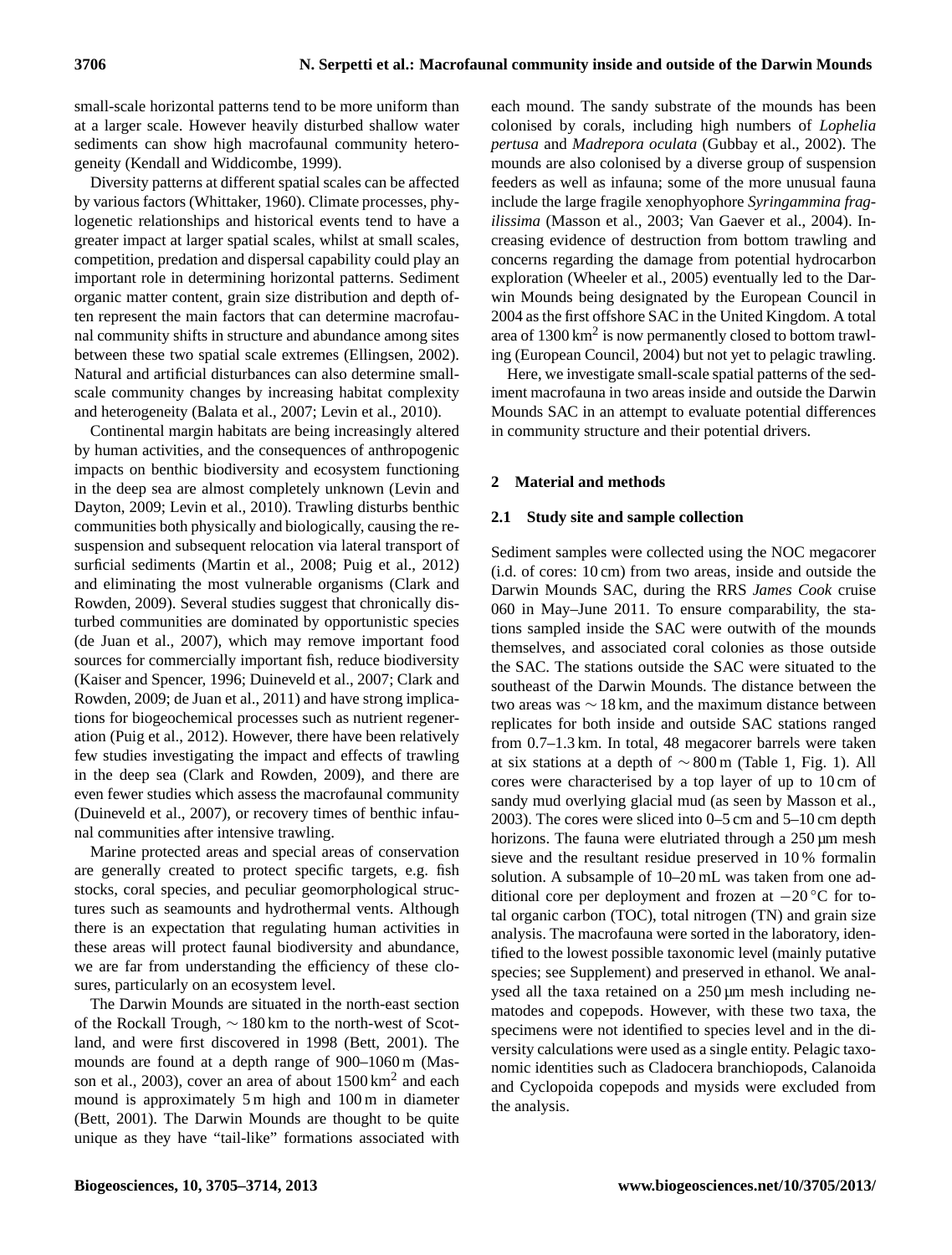**Table 1.** List of sampling stations inside and outside the Darwin Mound SAC.

| <b>Station</b> | Latitude    | Longitude            | Depth | Location    |
|----------------|-------------|----------------------|-------|-------------|
| 107            | 59°47.724 N | $07^{\circ}34.043$ W | 815   | inside SAC  |
| 108            | 59°47.364 N | $07^{\circ}34.147$ W | 816   | inside SAC  |
| 112            | 59°47.582N  | 07°33.538 W          | 823   | inside SAC  |
| 113            | 59°41.905N  | $07^{\circ}47.462$ W | 773   | outside SAC |
| 114            | 59°41.907 N | $07^{\circ}48.071$ W | 771   | outside SAC |
| 115            | 59°41.894 N | $07^{\circ}48.844$ W | 769   | outside SAC |



**Fig. 1.** Study area showing the sampling locations inside (stations 107–108 and 112) and outside (stations 113–114 and 115) the SAC. The SAC area and the 800 m contour are shown in bold.

# **2.2 Statistical analysis**

Analysis of the macrofaunal communities was undertaken using PRIMER V6 (Clarke and Warwick 2001). Univariate analysis was carried out on sediment properties (TOC, TN, median grain size and mud content) and on macrofaunal community indices (including Margalef's species richness (d), Shannon's diversity  $(H')$ , Pielou's evenness  $(J')$  and Simpson's dominance  $(1 - \lambda')$ ; Clarke and Warwick, 2001). An ANOVA test was used to evaluate the significant differences between samples collected inside and outside the SAC. Multivariate analysis was undertaken using cluster analysis and non-metric multi-dimensional scaling (MDS). In order to weight the importance of dominant and rare species, we applied a square-root transformation of the species abundance data (Clarke and Warwick, 2001). A similarity profile test (SIMPROF) was used to determine if there were significant differences in the internal macrofaunal multivariate structure between all the samples. A similarity percentage test (SIMPER) was carried out to evaluate the role of individual species in contributing to the group separations (Clarke and Warwick, 2001; Clarke and Gorley, 2006).

#### **3 Results**

A total of 183 different taxonomic identities were collected from the six stations that were sampled. The macrofaunal community was dominated by polychaetes (72 species) followed by crustaceans (56 species) and molluscs (37 species). The polychaete community was dominated by spionids, cirratulids, paraonids, glycerids, hesionids and polynoids, three detritivore and three carnivorous families respectively. Among the crustacean community, large specimens of the amphipod *Haploops setosa* were dominant outside the SAC stations together with small specimens of harpacticoid copepods and ostracods. One species of Solenogastres was dominant among the mollusc taxon together with the bivalve *Yoldiella* sp<sub>-1</sub> and the scaphopod *Cadulus* sp<sub>-1</sub> Large nematodes were also abundant in the benthic community (see Supplement).

# **3.1 Macrofauna standing stock and diversity**

The mean number  $(\pm$  standard deviation) of individuals was significantly higher outside  $(11 598 \pm 432)$  than inside (7244  $\pm$  1403) the SAC ( $p < 0.01$ ); however the number of species per  $m<sup>2</sup>$  did not change significantly across the sampling stations (83  $\pm$  11 inside SAC, 93  $\pm$  6 outside the SAC).

taceans, however, contributed significantly to the community The difference in the total macrofaunal community abundance between stations collected outside and within the SAC was mostly driven by significant changes in abundances of the polychaetes ( $p < 0.05$ ), crustaceans ( $p < 0.01$ ) and nematodes ( $p < 0.05$ ) whilst no significant differences were seen for the other taxonomic levels (Fig. 2a). Polychaetes were found to be the most dominant macrofauna collected both within and outwith of the SAC (Fig. 2a). However, the standardised polychaete abundance did not change significantly ( $p > 0.05$ ) when comparing stations outside and within the SAC. This indicates that the proportion of polychaetes collected within and outside the SAC is similar (ranging from 25–40 %; Fig. 2b). The same trend as seen for the polychaetes was found for the nematodes (Fig. 2b). Cruscomposition outside of the SAC ( $p < 0.01$ ), and this was caused by one dominant species – *Haploops setosa* (contributing  $\sim$  220 to  $\sim$  335 individuals per m<sup>2</sup>). By comparison *H. setosa* had a notably lower presence inside the SAC with the number of individuals found ranging from  $\sim$  16 to  $\sim$  32 individuals m<sup>-2</sup>. Echinoderms, dominated by the ophiuroid *Ophiocten gracilis*, were the only taxa which had a significantly higher contribution ( $p < 0.05$ ) to the community composition inside the SAC compared to outside (Fig. 2b).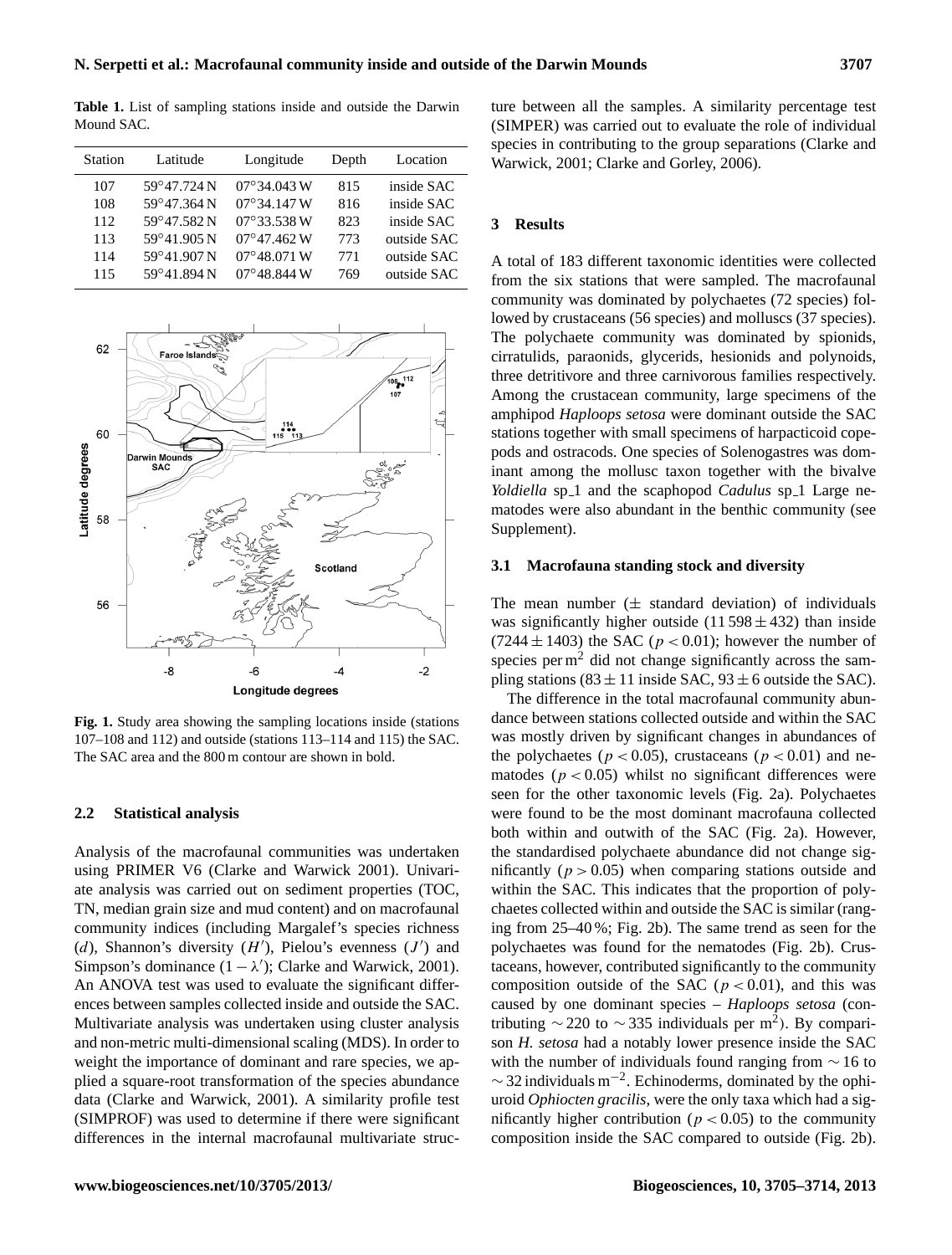

**Fig. 2.** Number of individuals **(A)**, percentage contribution **(B)**, and species **(C)** per m<sup>2</sup> and per taxonomic level inside and outside the SAC  $(mean \pm SD)$ .

The number of species collected per phylum did not show any significant variation across the samples (Fig. 2c).

Mean values for the other macrofaunal community indices did not show significant differences in terms of diversity (Margalef, Shannon, Pielou and Simpson) (Table 2 and Fig. 3).

# **3.2 Macrofaunal community structure and composition**

The cluster analysis and the SIMPROF permutation test showed a high similarity between the samples (Fig. 4). At 57 % similarity, two main groups were identified as having a significantly different internal multivariate structure  $(p < 0.001)$ . These two groups corresponded to samples collected inside and outside the SAC. At 62 % similarity, station 112 was found to be significantly different ( $p < 0.05$ ) from the other sampling sites located inside the SAC (stations 107 and 108). No statistical evidence for any other sub-structure was found (samples connected with a dotted line).

The similarity patterns described were also evident in the MDS showing two distinct major groups (2-D stress: 0) corresponding to inside and outside the SAC with a similarity of  $> 57\%$  (e.g. 60 % in Fig. 5). At a similarity of  $> 62\%$  (e.g. 65 % in the Fig. 5), stations 107 and 108 inside the SAC clustered in another sub-group. The average similarity between



**Fig. 3.** Box-and-whisker plots of biodiversity indices **(A–D)** inside and outside the SAC.

samples from outside the SAC (69.6 %) was slightly higher than those from inside the SAC (64.3 %).

The SIMPER test revealed that the overall dissimilarity (43 %) between the samples collected inside and outside the SAC was driven by small contributions of most species. Nematoda (3.6 %), the amphipod *H. setosa* (2.5 %),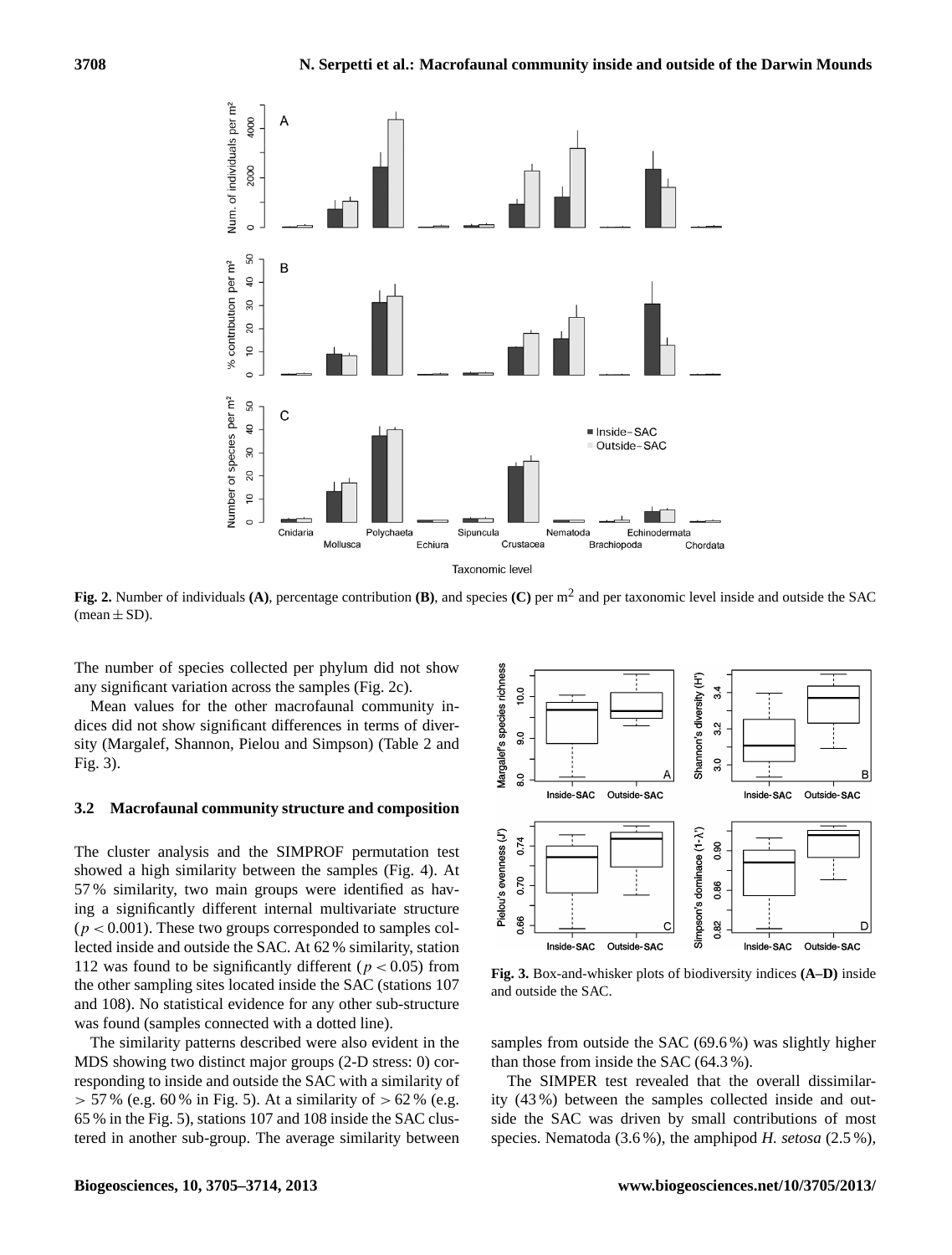**Table 2.** Sediment properties (TOC, TN, median grain size and mud content) and macrofaunal community indices (number of individuals, number of species, Margalef's, Pielou's, Shannon's, Simpson's) at each station collected inside (stations 107, 108 and 112) and outside the SAC (113, 114 and 115).

|                | Sediment properties |       |                      | Macrofaunal community indices |                          |                      |                            |                      |               |                |
|----------------|---------------------|-------|----------------------|-------------------------------|--------------------------|----------------------|----------------------------|----------------------|---------------|----------------|
| <b>Station</b> | TOC                 | TN    | Median grain<br>size | Mud<br>content                | Number of<br>individuals | Number of<br>species | <b>Species</b><br>richness | Pielou's<br>evenness | Shannon       | Simpson        |
|                | (%)                 | (%)   | $(\mu m)$            | $(\%)$                        | per $m2$                 |                      | (d)                        | (J')                 | $(H' \log_e)$ | $(1-\lambda')$ |
| 107            | 0.205               | 0.044 | 190.7                | 17.2                          | 5858                     | 71                   | 8.1                        | 0.7                  | 3.1           | 0.9            |
| 108            | 0.212               | 0.04  | 170.4                | 30.1                          | 7213                     | 87                   | 9.7                        | 0.7                  | 2.9           | 0.8            |
| 112            | 0.186               | 0.036 | 192.8                | 16.1                          | 8662                     | 92                   | 10                         | 0.8                  | 3.4           | 0.9            |
| 113            | 0.212               | 0.046 | 139.9                | 16.3                          | 11194                    | 91                   | 9.6                        | 0.7                  | 3.4           | 0.9            |
| 114            | 0.243               | 0.046 | 153.9                | 16.5                          | 12054                    | 100                  | 10.5                       | 0.8                  | 3.5           | 0.9            |
| 115            | 0.27                | 0.029 | 158.7                | 13.3                          | 11545                    | 88                   | 9.3                        | 0.7                  | 3.1           | 0.9            |



connected stations that did not show statistical differences in the **Fig. 4.** Cluster analysis and SIMPROF test of macrofaunal species compositions inside (•) and outside (◦) the SAC. Dotted lines are multivariate community structure.

the Ostracoda sp<sub>-1</sub> (1.9%) and the polychaete *Aricidea* sp<sub>-1</sub> (1.8 %) were the species that contributed most to the overall dissimilarity (cut-off applied at 10 % cumulative dissimilarity). Abundances outside the SAC were up to three, five and 20 times higher than within the SAC for nematodes, the paronid *Aricidea* sp<sub>-1</sub>, Ostracoda sp<sub>-1</sub>, and the amphipod *H*. *setosa*, respectively.

High abundances found at station 112 (within the SAC) also separated this site from the other two located inside the SAC (107 and 108), resulting in a 38 % dissimilarity. Ostracoda sp 1 (2.1 %), Nematoda (2 %), the polychaete *Prionospio* sp<sub>-1</sub> (2 %) and the scaphopod *Pulsellum* sp<sub>-1</sub> (1.8 %) were the most important species that contributed to this dissimilarity (cut-off applied at 10 % cumulative dissimilarity).



**Fig. 5.** MDS of macrofaunal species compositions inside (•) and outside (◦) the SAC.

#### **3.3 Sediment properties**

No significant differences were found for TOC %, TN % and percentage of mud content when comparing the stations inside and outside of the SAC. Median grain size at the stations inside the SAC was significantly higher ( $p < 0.05$ ) than stations outwith of the SAC (Table 1).

# **4 Discussion**

Since the initial discovery and surveys in 1998–2000, the RRS *James Cook* cruise 060 in May–June 2011 was the first scientific survey carried out in the Darwin Mounds area. The first high-resolution side-scan sonar and video data collected (1998–2000) illustrated that the area was heavily impacted by bottom trawling activities (Wheeler et al., 2005). This aspect was reinforced by Davies et al. (2007) showing an increase in vessel activity in the area just before the closure was put in place. A significant reduction in trawling intensity has been recorded in the area over the last 11 yr. The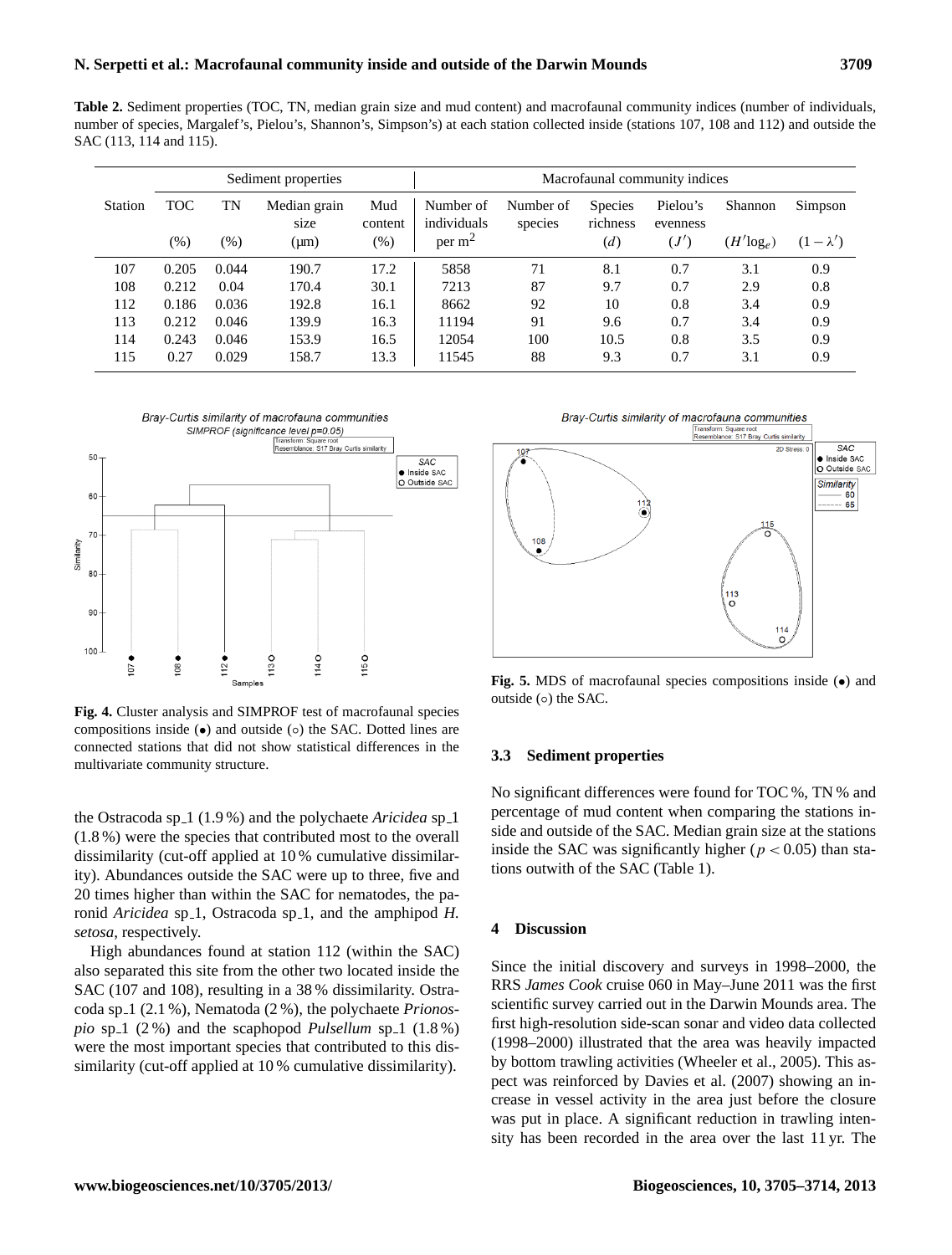reduction is especially marked in the eastern Darwin Mounds (Huvenne, 2011), the area that was most heavily affected in 2003 (Davies et al., 2007). However some data indicate that some violation of the fisheries closure still occurs in the western Darwin Mounds region (Huvenne, 2011).

Unfortunately, collecting samples in the deep sea is still a challenge, and coring in sandy sediments is often impossible even in shallow water. The relatively coarse sediments at much of the sampling area unfortunately prevented a random sampling design and restricted the number of samples we were able to retrieve. However, investigations of smallscale horizontal macrofauna patterns have been to date very rare particularly in deep waters (Ellingsen, 2002; Budaeva et al., 2008). Moreover, this study offered the opportunity to undertake a preliminary assessment of the potential effect of the first deep water SAC on the macrofaunal community in an area that has already been damaged by trawling and that has subsequently been protected.

In contrast to previous findings (Clark and Rowden, 2009; Kaiser and Spencer, 1996; Duineveld et al., 2007; de Juan et al., 2011), our results did not show an increase in abundance and biodiversity of the benthic community inside the SAC. On the contrary, significantly higher species abundance was found outside the SAC than within. However, there are several abiotic and biotic factors that can determine this difference, such as different geographic areas, different sampling approaches, as well as environmental variables and trophic level interactions that could affect small-scale spatial heterogeneity.

Trawls, epibenthic sledges, Day grabs and box corers were generally used to assess community diversity (Bremner et al., 2003), small- and large-scale spatial heterogeneity in the deep sea (Grassle and Maciolek, 1992; Cosson et al., 1997; Levin et al., 2001; Ellingsen, 2002; Budaeva et al., 2008) and to evaluate the trawling impact on the benthic community in shallow (Kaiser and Spencer, 1996; Queirós et al., 2006; Duineveld et al., 2007; Demestre et al., 2008; de Juan et al., 2011) and deep waters (Clark and Rowden, 2009), whereas in our study a megacorer was used. However it is known that both the Day grab and box corer usually underestimate both faunal abundance and biomass (Bett, 2000). The trawl and epibenthic sledge both generally used a 10 mm cod-end mesh, or coarser mesh, to assess the epifaunal community. Therefore the fauna collected are species that are generally classed as megafaunal instead of macrofaunal species (Kaiser and Spencer, 1996; Bremner et al., 2003; Demestre et al., 2008; Clark and Rowden, 2009; de Juan et al., 2011).

In our study, the macrofauna were retained on a  $250 \mu m$ sieve mesh. Using a fine mesh sieve is a key factor for deep water infaunal analysis where the specimens tend to be particularly small (Gage et al., 2002; Kaariainen and Bett, 2006; Rex et al., 2006; Ramirez-Llodra et al., 2010). However this makes it more difficult to compare our results with other "macrofaunal" community studies where a coarser mesh (generally 1 mm) has generally been used (Kaiser and Spencer, 1996; Ellingsen, 2002; Jennings et al., 2002; Queirós et al., 2006; Duineveld et al., 2007; Budaeva et al., 2008; de Juan et al., 2011).

Other factors that are important drivers of macrofaunal diversity and abundance are sediment grain size distribution, OM contents and depth (Gage et al., 1995; Gage, 1996; Ellingsen, 2002; Budaeva et al., 2008). The sediment collected in our study was classed as being moderately wellsorted fine sand, confirming the findings of Huvenne et al. (2009). No significant differences were found in terms of sediment percentage of mud and OM contents between stations collected outside and within the Darwin Mounds SAC. Station 108 (within the SAC) was an exception with higher concentration of mud content compared to the other sampling sites, but this attribute did not single out this site in terms of macrofaunal community composition. However, median grain size was found to be significantly lower outside the SAC compared to within, but still in the range of fine sand. This difference could be due to the fact that samples outside the SAC have been collected in a pockmark area characterised by the presence of finer sediments (Huvenne et al., 2009). Our results did not show any differences in biodiversity indices between outside the SAC and within, and none of the macrofaunal species identified here was known as a component of deep cold-seep communities (Levin, 2005). There is no evidence that the pockmark area adjacent to the Darwin Mounds is currently active (Masson et al., 2003); its historical presence however could explain the finer sediment and the higher macrofauna abundances found in the area (Levin, 2005). Other studies showed that the macrofaunal abundances and biomass in the Rockall Trough were also variable with depth (Bett et al., 2001); however the relative variability in abundances that we found between inside and outwith the SAC was five times higher than previously recorded.

Despite the differences in macrofaunal abundances, our results showed high similarity level  $(> 57\%)$  of the communities across the samples with no differences in terms of biodiversity indices. The level of dissimilarity between all our samples could be determined by the patchy horizontal distribution of the macrobenthic species driven by the small depth gradient (Table 1), and sediment median grain size (Table 2). The level of similarity that we found was higher than other studies (Clark and Rowden, 2009; Narayanaswamy et al., 2005; 2010), but comparable with the findings of Ellingsen (2002) and Budaeva et al. (2008), who looked at spatial patterns at a scale of  $\sim$  20 km. However, in contrast to these studies where the dissimilarity was determined by horizontal shifts of the dominant species and where the abundances across the samples were very similar, we found that the number of individuals per  $m<sup>2</sup>$  was significantly higher in the samples collected outside than inside the SAC. Total abundance for both within and outside the SAC ( $\sim$  6000 up to 12 400 individuals m−<sup>2</sup> ) was higher than the abundances, at comparable depths, found in the Faroe–Shetland Channel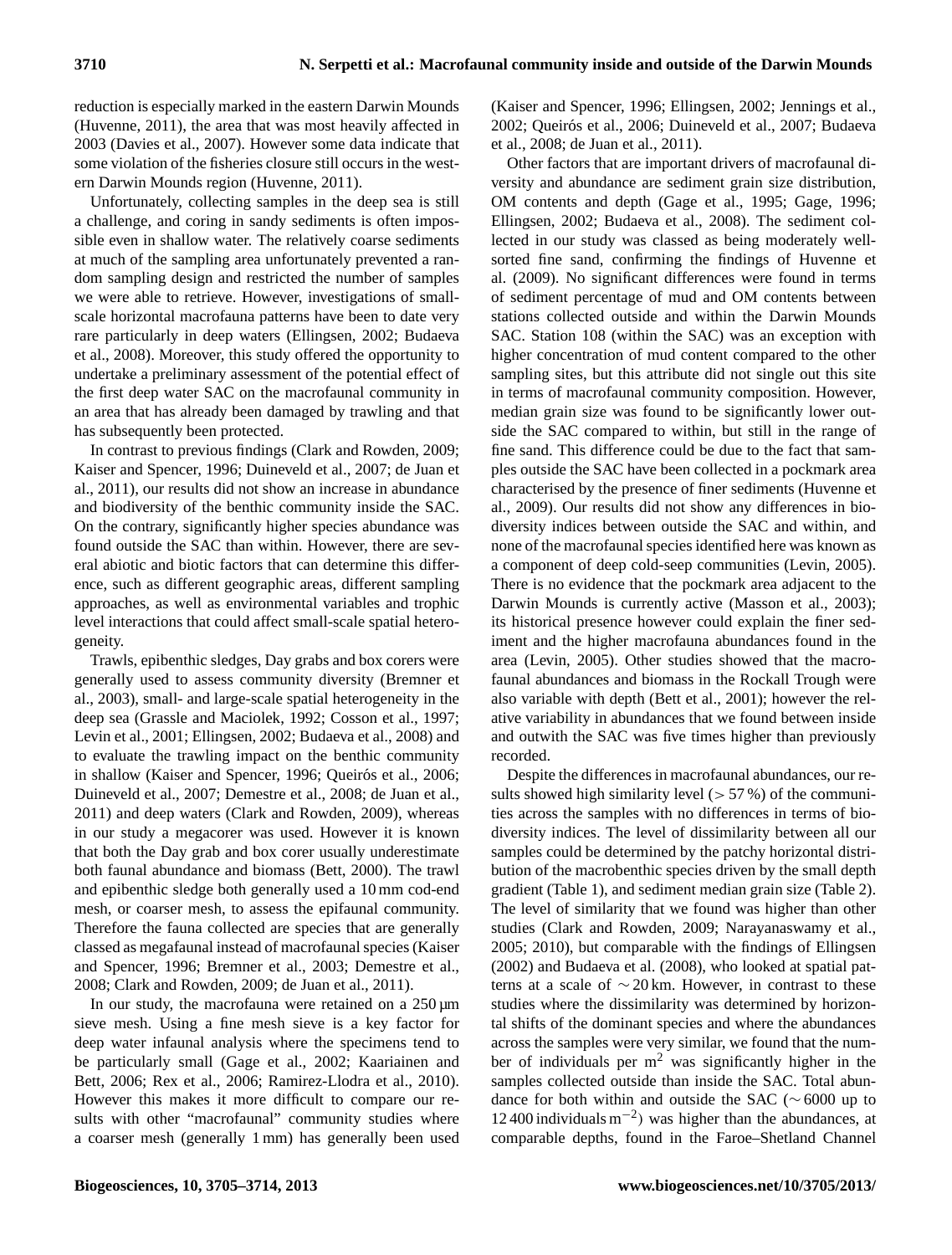(∼ 3000 individuals m−<sup>2</sup> ; Narayanaswamy et al., 2005), in the north-east Rockall Trough (the comparison has been made with selected sampling stations with similar grain size, OM characteristics and geographical coordinates to our study area: AFEN, 2000) and in the North Sea at the same latitude  $(\sim 6000 \text{ individuals m}^{-2})$  (Basford et al., 1990); however a coarser mesh size was used in these studies. When the same size of mesh (i.e.  $250 \,\mu m$ ) was used, our total abundance was of the same order of magnitude as that found in the Rockall Trough ( $\sim$  10 000 individuals per m<sup>2</sup>; Gage et al., 2002), but our polychaete abundance (up to 4650 individuals  $m^{-2}$ ) was still higher than the findings in the Faroe–Shetland Channel (Narayanaswamy, 2000). Biodiversity values, however, were comparable with those at a similar depth in the Faroe–Shetland Channel (Narayanaswamy et al., 2005, 2010), higher than the findings in the north-east Rockall Trough (AFEN, 2000), but lower compared to macrofauna collected in the Rockall Trough by Gage et al. (2002).

Long-term effect of fishing generally determined changes in larger and usually less abundant species, and significant differences across sampling sites are more difficult to assess in a multivariate analysis that, when using strong data transformations, tends to down-weight the presence of common larger species with low abundances (Duineveld et al., 2007). Because of the high abundances of small species in our samples, we used the square root transformation instead of stronger ones. The same results were obtained using no transformation of the data. When strong data transformations were applied (e.g. fourth root, logarithm or presence/absence), the similarity across the samples increased even more due to the high abundances of small nematodes and polychaetes in our samples.

The trawling activity can damage or even completely destroy fragile specimens, which in turn quickly attract infaunal detritivore species (Kaiser and Spencer, 1996). Kaiser et al. (2000) also underlined the prevalence of opportunistic species in areas disturbed by fishing. These aspects could explain why higher abundances of nematodes and the generally smaller opportunistic polychaete families, such as the paraonids, spionids, and capitellids, were observed in our study outside the SAC and hence their importance in structuring the macrofaunal community.

However, because the effect of fishing has a greater impact on larger species, i.e. the removal of the megafauna and demersal fish predators by fishing gears, the significant difference of species abundances observed inside and outside the SAC could represent an ecological response to the reduced predation pressure on macro- and meiofaunal species. This may explain the high abundances of large specimens (up to 100 mm) and is hence more desirable to megafauna and demersal fish species, of the amphipod *Haploops setosa* on fished sites. *H. setosa* was also identified by the SIMPER test as one of the main species contributing to the dissimilarity between the samples collected outside and within the SAC, with the community outside the SAC being dominated by this species. The specimens collected in this study were found living in pouch-like tubes as described for the first time by Shields and Hughes (2009). Echinoderms, mostly consisting of *Ophiocten gracilis* species, were the only phylum that showed a higher percentage contribution of abundances inside the SAC sites compared to outside (Fig. 2b) indicating that this species may be particularly vulnerable to damage or disturbance by beam-trawling. However this aspect could also reflect the patchy distribution pattern typical of this species (Piepenburg and von Juterzenka, 1994). To shed light on underlying mechanisms of benthic community responses to the impact of demersal fisheries in terms of biodiversity and abundances, it is therefore important that the size spectra ecological concept (size–abundance relationships) (Kaariainen and Bett, 2006) and the predator–prey interactions within benthic communities are also considered.

None of the community diversity indices investigated (Margalef's species richness, Pielou's evenness, Shannon's diversity and Simpson's dominance) showed significant differences across the sites, similar to studies analysing the same level of macrofaunal spatial heterogeneity, but different from those assessing the effect of marine protected areas on faunal communities (Clark and Rowden, 2009; Kaiser and Spencer, 1996; Duineveld et al., 2007; de Juan et al., 2011). One reason could also be the proximity to the SAC western side boundary of the stations within the SAC where some violation of the fisheries closure still seems to occur (Huvenne, 2011). However, mean values of all biodiversity indices were higher outside the SAC stations. Increasing diversity in fished areas may be also an ecosystem response to intermediate levels of disturbance following the "intermediate disturbance hypothesis" (Connell, 1978) and the "dynamic equilibrium theory" (Huston, 1979) where competitive exclusion was impeded, promoting co-existence in potentially competing species.

The closure of the Darwin Mounds to bottom trawling seems to be fairly well respected, with a reduction in trawl marks within the SAC area. However, the Darwin Mounds still appear to be covered in mainly dead coral, especially the region towards the east, and overall there was little evidence of recovery (Huvenne, 2011). The time necessary for a complete recovery of an impacted ecosystem is variable in relation to the impact. For example, seven years after impact from mining, even in the low resilient abyssal plain benthic ecosystem, all benthic size classes (mega-, macro- and meiofauna) were back to near their initial abundance and diversity values; however in some cases the faunal composition of the size classes could remain permanently altered (Thiel, 2003). Compared to the mining impact, which affects all the faunal size classes, trawling activity has a greater effect on the megafaunal species. This selectivity could determine community shifts that also affect the recovery time. In our results, the multivariate analysis showed a higher degree of dissimilarity between the samples collected within the SAC than outside. Increased variability among samples possibly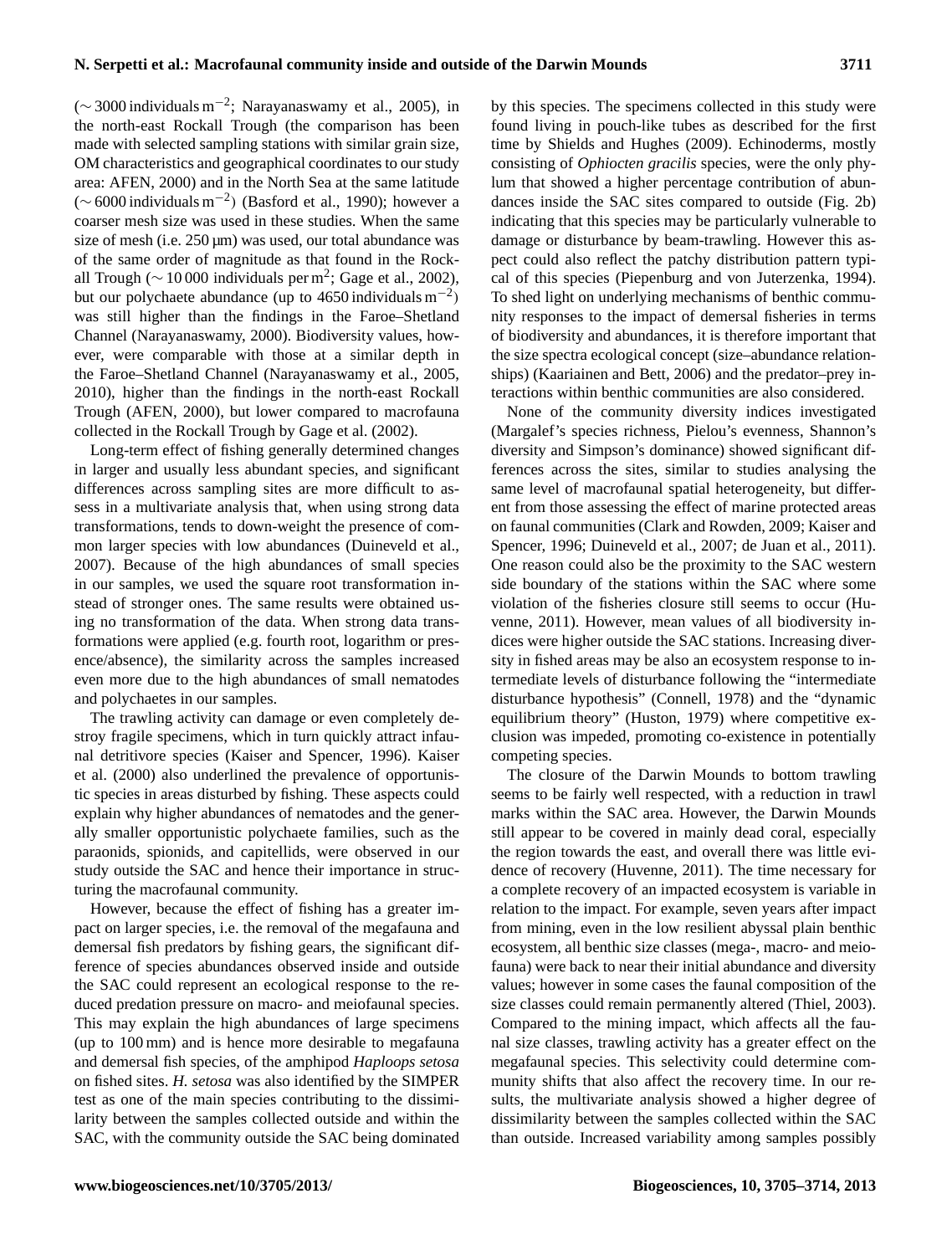indicates communities from a disturbed environment (Clark and Rowden, 2009); however it can also indicate changes due to the ecosystem recovering.

Horizontal "small-scale" spatial distribution patterns of macrofauna, the impact of trawling on these communities and the role of marine protected areas for their preservation are concepts that to date are not well understood, particularly in deep sea sediments. These aspects are gaining even more importance considering the overarching goal of the European integrated maritime policy, to achieve a "Good Environmental Status" by 2020 across Europe's offshore Special Areas of Conservation (SAC) and Marine Protected Area (MPA) (JNCC website: [http://jncc.defra.gov.uk/\)](http://jncc.defra.gov.uk/). As this cruise in 2011 was the first scientific survey carried out in the Darwin Mounds area since the SAC establishment, the stations that we sampled could be used as baseline information for future monitoring assessment.

# **Supplementary material related to this article is available online at: [http://www.biogeosciences.net/10/](http://www.biogeosciences.net/10/3705/2013/bg-10-3705-2013-supplement.pdf) [3705/2013/bg-10-3705-2013-supplement.pdf.](http://www.biogeosciences.net/10/3705/2013/bg-10-3705-2013-supplement.pdf)**

*Acknowledgements.* The research leading to these results has received funding from the European Community's Seventh Framework Programme (FP7/2007-2013) under the HERMIONE project, grant agreement no. 226354. Our thanks go to our colleagues Veerle Huvenne and Brian Bett (NOC, Southampton), who contributed to various aspects of the discussion and to Niels Jobstvogt (Oceanlab) for his help in collecting the samples. Evina Gontikaki was funded by the MASTS pooling initiative (The Marine Alliance for Science and Technology for Scotland, grant reference HR09011).

Edited by: R. Serrão Santos

#### **References**

- AFEN: Environmental Surveys of the Seafloor of the UK Atlantic Margin. Atlantic Frontier Environmental Network [CD-ROM], ISBN 09538399-0-7, 2000.
- Balata D., Piazzi L., and Benedetti-Cecchi L: Sediment disturbance and loss of beta diversity on sub tidal rocky reefs, Ecology, 88, 2455–2461, 2007.
- Basford, D., Eleftheriou, A., and Raffaelli, D.: The infauna and epifauna of the Northern North Sea, Neth. J. Sea Res., 25, 165–173, 1990.
- Bett, B. J.: Benthic ecology of Faeroe-Shetland Channel, Section 4.3.1 in Environmental Survey of the Seafloor of the UK Atlantic Margin. Atlantic Frontier Environmental Network [CD-ROM], ISBN 09538399-0-7, 2000.
- Bett, B. J.: UK Atlantic Margin Environmental Survey: introduction and overview of bathyal benthic ecology, Cont. Shelf Res., 21, 917–956, 2001.
- Bett, B. J., Malzone, M. G., Narayanaswamy, B. E., and Wigham, B. D.: Temporal variability in phytodetritus and megabenthic activity at the seabed in the deep Northeast Atlantic, Prog. Oceanogr., 50, 349–368, 2001.
- Bremner, J., Rogers, S. I., and Frid, C. L. J.: Assessing functional diversity in marine benthic ecosystems: a comparison of approaches, Mar. Ecol.-Prog. Ser., 254, 11–25, 2003.
- Budaeva, N. E., Mokievsky, V. O., Soltwedel, T., and Gebruk, A. V.: Horizontal distribution patterns in Arctic deep-sea macrobenthic communities, Deep-Sea Res. Pt. I, 55, 1167–1178, 2008.
- Clarke, K. R. and Gorley, R. N.: PRIMER v6: User manual/Tutorial, PRIMER-E: Plymouth, 2006.
- Clark, M. R. and Rowden, A. A.: Effect of deepwater trawling on the macro invertebrate assemblages of seamounts on the Chatham Rise, New Zealand, Deep Sea Res. Pt. I, 56, 1540– 1554, 2009.
- Clarke, K. R. and Warwick, R. M.: Change in marine communities: an approach to statistical analysis and interpretation, 2nd Edn., PRIMER-E, Plymouth, 2001.
- Connell, J. H.: Diversity in tropical rain forest and coral reefs, Science, 199, 1302–1310, 1978.
- Cosson, N., Sibuet, M., and Galeron, J.: Community structure and spatial heterogeneity of the deep-sea macrofauna at three contrasting stations in the tropical northeast Atlantic, Deep-Sea Res. Pt. I, 44, 347–269, 1997.
- Danovaro, R., Dell'Anno, A., Corinaldesi, C., Magagnini, M., Noble, R., Tamburini, C., and Weinbauer, M.: Major viral impact on the functioning of benthic deep-sea ecosystems, Nature, 454, 1084–1087, 2008.
- Davies, A. J., Roberts, J. M., and Hall-Spencer, J.: Preserving deepsea natural heritage: Emerging issues in offshore conservation and management, Biol. Conserv., 138, 299–312, 2007.
- de Juan, S., Demestre, M., and Sanchez, P.: Exploring the degree of trawling disturbance by the analysis of benthic communities ranging from a heavily exploited fishing ground to an undisturbed area in the NW Mediterranean, Scienza Marina, 73, 507– 516, 2011.
- de Juan, S., Thrush, S. F., and Demestre, M.: Functional changes as indicators of trawling disturbance on a benthic community located in a fishing ground (NW Mediterranean Sea), Mar. Ecol.- Prog. Ser., 334, 117–129, 2007.
- Demestre, M., de Juan S., Sartor, P., and Ligas, A.: Seasonal closures as a measure of trawling effort control in two Mediterranean trawling grounds: Effects on epibenthic communities, Mar. Pollut. Bull., 56, 1765–1773, 2008.
- Duineveld, G. C. A., Bergman, M. J. N., and Lavaleye, M. S. S.: Effects of an area closed to fisheries on the composition of the benthic fauna in the southern North Sea, ICES J. Mar. Sci., 64, 899–908, 2007.
- Ellingsen K. E.: Soft-sediment benthic biodiversity on the continental shelf in relation to environmental variability, Mar. Ecol.-Prog. Ser., 232, 15–27, 2002.
- European Council, The President J. Walsh: Council Regulation (EEC) No. 602/2004 of 22 March 2004. The effects of trawling in an area north west of Scotland, Official Journal L97, 30–31, 2004.
- Gage, J. D.: Structure of the abyssal macrobenthic community in the Rockall Trough, in: Biology of Benthic Organisms, edited by: Keegan, B. F., Ceidigh, P. O., Boaden, P. J. S., Pergamon,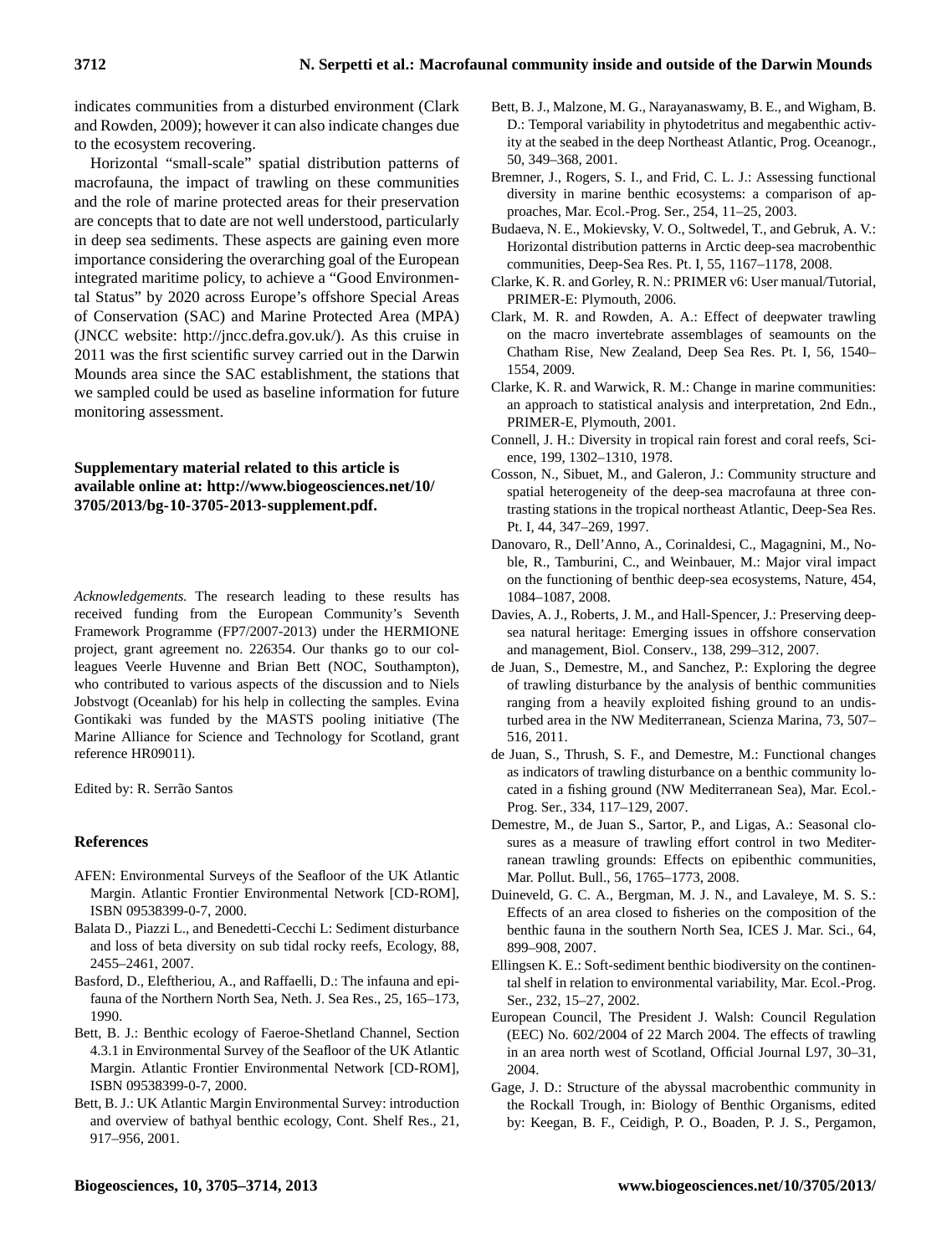# **N. Serpetti et al.: Macrofaunal community inside and outside of the Darwin Mounds 3713**

Oxford, 247–260, 1975.

- Gage J. D.: Why are there so many species in the deep-sea sediments?, J. Exp. Mar. Biol. Ecol., 200, 257–286, 1996.
- Gage J. D., Lamont P. A., and Tyler P. A.: Deep-sea macrobenthic community structure at contrasting sites off Portugal, preliminary results: 1 Introduction and diversity comparisons, Int. Rev. Gesamt. Hydrobiol., 80, 235–250, 1995.
- Gage, J. D., Hughes, D. J., and Gonzales Vecino, J. L.: Sieve size influence in estimating biomass, abundance and diversity in samples of the deep-sea macrobenthos, Mar. Ecol.-Prog. Ser., 225, 97–107, 2002.
- Grassle, F. J. and Maciolek, N. J.: Deep-sea species richness: regional and local diversity estimates from quantitative bottom samples, Am. Nat., 139, 313–341, 1992.
- Gubbay, S., Backer, C. M., and Bett, B. J.: The Darwin Mounds and the Dogger Bank. Case of study of management of two potential "Special Areas of Conservation" in the offshore environment, Report to the World Wide Fund for Nature, Southampton Oceanography Centre, 16 pp., 2002.
- Hunter, W. R., Jamieson, A., Huvenne, V. A. I., and Witte, U.: Sediment community responses to marine vs. terrigenous organic matter in a submarine canyon, Biogeosciences, 10, 67–80, doi[:10.5194/bg-10-67-2013,](http://dx.doi.org/10.5194/bg-10-67-2013) 2013.
- Huston, M.: A general hypothesis of species diversity, Am. Nat., 113, 81–101, 1979.
- Huvenne, V. A. I.: Benthic habitats and the impact of human activities in Rockall Trough, on Rockall Bank and in Hatton Basin. National Oceanography Centre, Cruise Report No. 04, RRS *James Cook* Cruise 60, 133 pp., 2011.
- Huvenne, V. A. I., Masson, D. G., and Wheeler, A. J.: Sediment dynamics of a sandy contourite: the sedimentary context of the Darwin cold-water coral mounds, Northern Rockall Trough, Int. J. Earth Sci., 98, 865–884, 2009.
- Jennings, S., Nicholson, M. D., Dinmore, T. A., and Lancaster, J. E.: Effects of chronic trawling disturbance on the production of infaunal communities, Mar. Ecol.-Prog. Ser., 243, 251–260, 2002.
- JNCC website (Joint Nature Conservation Committee): EU Marine Strategy Framework Directive, [http://jncc.defra.gov.uk/](http://jncc.defra.gov.uk/page-5193) [page-5193,](http://jncc.defra.gov.uk/page-5193) last access: 25 October 2012.
- Kaariainen, J. I. and Bett, B. J.: Evidence for the benthic body size miniaturization in the deep sea, J. Mar. Biol. Assoc. UK, 86, 1339–1345, 2006.
- Kaiser, M. J. and Spencer, B. E.: The effects of beam-trawl disturbance on infaunal communities in different habitats, J. Anim. Ecol., 65, 348–358, 1996.
- Kaiser, M. J., Spence. F. E., and Hart, P. J. B.: Fishing-gear restrictions and conservation of benthic habitat complexity, Conserv. Biol., 14, 1512–1525, 2000.
- Kendall, M. A. and Widdicombe, S.: Small scale patterns in the structure of macrofaunal assemblages of shallow soft sediments, J. Exp. Mar. Biol. Ecol., 237, 127–140, 1999.
- Levin, L. A.: Ecology of cold seep sediments: interactions of fauna with flow, chemistry, and microbes, Oceanogr. Mar. Biol., 43, 1– 46, 2005.
- Levin, L. A. and Dayton, P. K.: Ecological theory and continental margins: Where shallow meets deep, Trends Ecol. Evol., 24, 606–617, 2009.
- Levin, L. A., Blair, N. E., Martin, C. M., DeMaster, D. J., Plaia, G., and Thomas, C. J.: Macrofaunal processing of phytodetritus

at two sites on the Carolina margin: in situ experiments using <sup>13</sup>C-labeled diatoms, Mar. Ecol.-Prog. Ser., 182, 37–54, 1999.

- Levin, L. A., Sibuet, M., Gooday, A. J., Smith, C. R., and Vanreusel, A.: The roles of habitat heterogeneity in generating and maintaining biodiversity on continental margins: an introduction, Mar. Ecol., 31, 1–5, 2010.
- Martín, J., Puig, P., Palanques, A., Masqué, P., and García-Orellana, J.: Effect of commercial trawling on the deep sedimentation in a Mediterranean submarine canyon. Mar. Geol., 252, 150–155, 2008.
- Masson, D. G., Bett, B. J., Billett, D. S. M., Jacobs, C. L., Wheeler, A. J., and Wynn, R. B.: The origin of deep-water, coral-topped mounds in the northern Rockall Trough, Northeast Atlantic, Mar. Geol., 194, 159–180, 2003.
- Middelburg, J. J., Soetaert, K., and Herman, P. M. J.: Empirical relationships for use in global diagenetic models, Deep-Sea Res. Pt. I, 44, 327–344, 1997.
- Narayanaswamy, B. E.: Macrobenthic Ecology of the West Shetland Slope, PhD University of Southampton, p. 214, 2000.
- Narayanaswamy, B. E., Bett, B. J., and Gage, J. D.: Ecology of bathyal polychaete fauna at an Arctic-Atlantic boundary (Faroe-Shetland Channel, North-east Atlantic), Mar. Biol. Res., 1, 20– 32, 2005.
- Narayanaswamy, B. E., Bett, B. J., and Hughes, D. J.: Deep-water macrofauna diversity in the Faroe-Shetland region (NE Atlantic): a margin subject to an unusual thermal regime, Mar. Ecol., 31, 237–246, 2010.
- Piepenburg, D. and von Juterzenka, K.: Abundance, biomass and spatial distribution pattern of brittle stars (Echinodermata: Ophiuroldea) on the Kolbeinsey Ridge north of Iceland, Polar. Biol., 14, 185–194, 1994.
- Puig, P., Canals, M., Company, J. B., Martín, J., Amblas, D., Lastras, G., and Palanques, A.: Ploughing the deep sea floor, Nature, 489, 286–289, 2012.
- Queirós, A. M., Hiddink, J. G., Kaiser, M. J., and Hinz, H.: Effects of chronic bottom trawling disturbance on benthic biomass, production and size spectra in different habitats, J. Exp. Mar. Biol. Ecol., 335, 91–103, 2006.
- Ramirez-Llodra, E., Brandt, A., Danovaro, R., De Mol, B., Escobar, E., German, C. R., Levin, L. A., Martinez Arbizu, P., Menot, L., Buhl-Mortensen, P., Narayanaswamy, B. E., Smith, C. R., Tittensor, D. P., Tyler, P. A., Vanreusel, A., and Vecchione, M.: Deep, diverse and definitely different: unique attributes of the world's largest ecosystem, Biogeosciences, 7, 2851–2899, doi[:10.5194/bg-7-2851-2010,](http://dx.doi.org/10.5194/bg-7-2851-2010) 2010.
- Rex, M. A., Etter, R. J., Morris, J. S., Crouse, J., McClain, C. R., Johnson, N. A., Stuart, C. T., Deming, J. W., Thies, R., and Avery R.: Global bathymetric patterns of standing stock and body size in the deep-sea bentho, Mar. Ecol.-Prog. Ser., 317, 1–8, 2006.
- Shields, M. A. and Hughes, D. J.: Large-scale variation in macrofaunal communities along the eastern Nordic Seas continental margin: A comparison of four stations with contrasting food supply, Prog. Oceanogr., 82, 125–136, 2009.
- Stuart, C. T., Rex, M. A., and Etter, R. J.: Large-scale spatial and temporal patterns of deep-sea benthic species diversity, in: Ecosystems of the World 28, Ecosystems of the Deep Oceans, edited by: Tyler, P. A., Elsevier, Amsterdam, Boston, London, New York, Oxford, Paris, San Diego, San Francisco, Singapore, Sydney, Tokyo, 295–311, 2003.